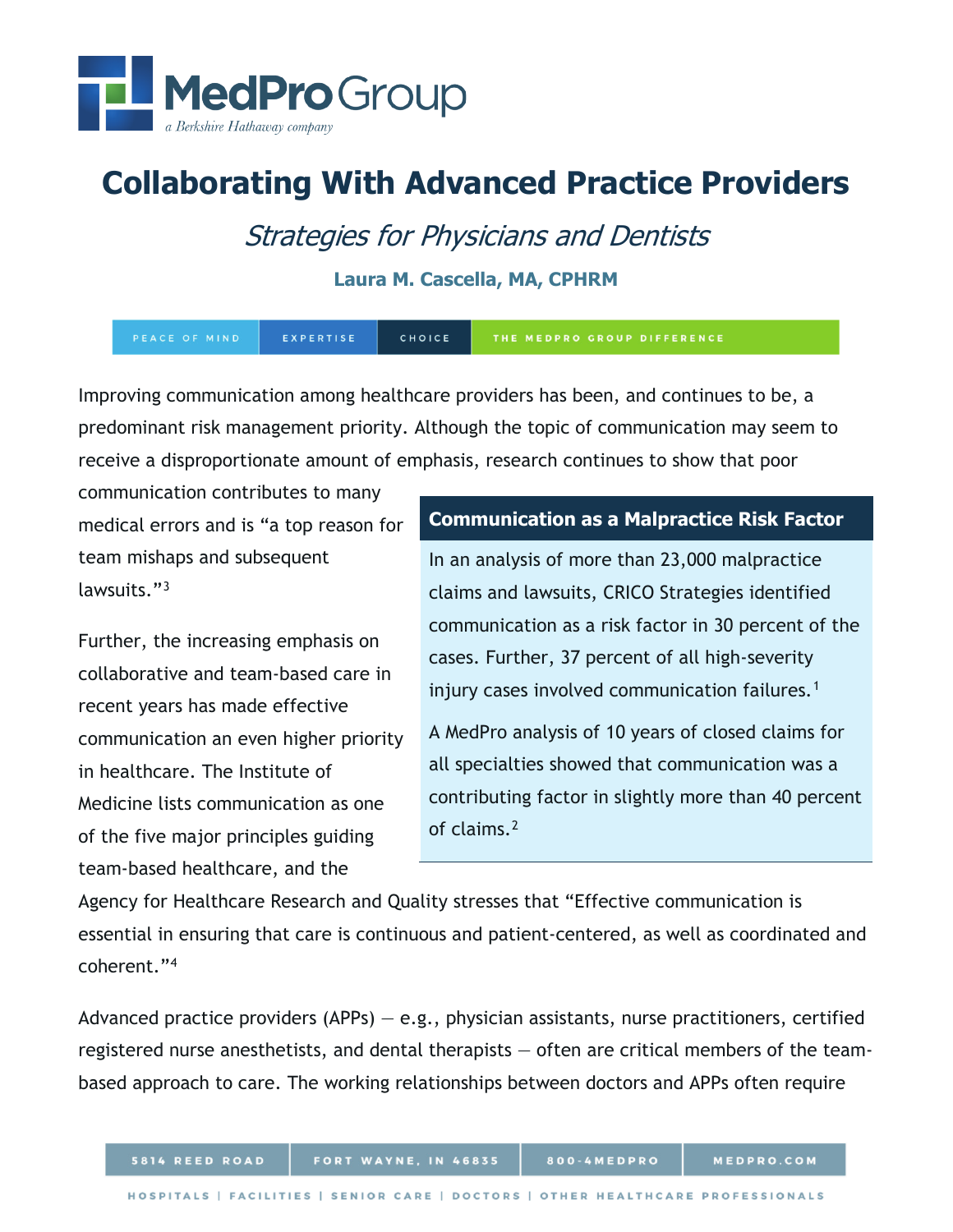close collaboration and coordination; thus, successful communication is vital to ensure patient safety and reduce the risk of errors.

Establishing an environment that supports sound communication strategies and collaborative efforts, promotes shared accountability and responsibility, and fosters mutual understanding and acceptance of each provider's role within the organization will help reinforce professional standards and a culture of safety.

## **Establishing the Foundation for Success**

The foundation for successful collaboration can begin as early as the hiring process. When adding an APP to your organization, consider not only the qualifications evaluated as part of credentialing (e.g., education, experience, training, etc.), but also whether the provider seems compatible with your team. For example, you may want to consider the following: <sup>[5](#page-6-4)</sup>

- Has your organization specifically determined what it is looking for in an APP and how the provider will complement, expand, or enhance practice services? Clearly defining expectations and accountabilities up front can help prevent conflict and misunderstanding later.
- Does the APP's training and expertise align with the patient population he/she will be seeing (e.g., pediatric, adult, specialty-related, etc.)?
- Is the APP committed to the goals and mission of the organization?
- Does the APP have a firm understanding of his/her proposed scope of practice and practice limits?
- Do the APP and supervising doctor have consistent expectations for oversight and autonomy?
- Does the APP communicate well during the interview and hiring process, and does he/she seem flexible and capable of learning and assimilating?

Including these considerations in your evaluation process for potential candidates can help establish the groundwork for effective working relationships and a shared vision of quality patient care. Working through the above questions also can help ensure that organizational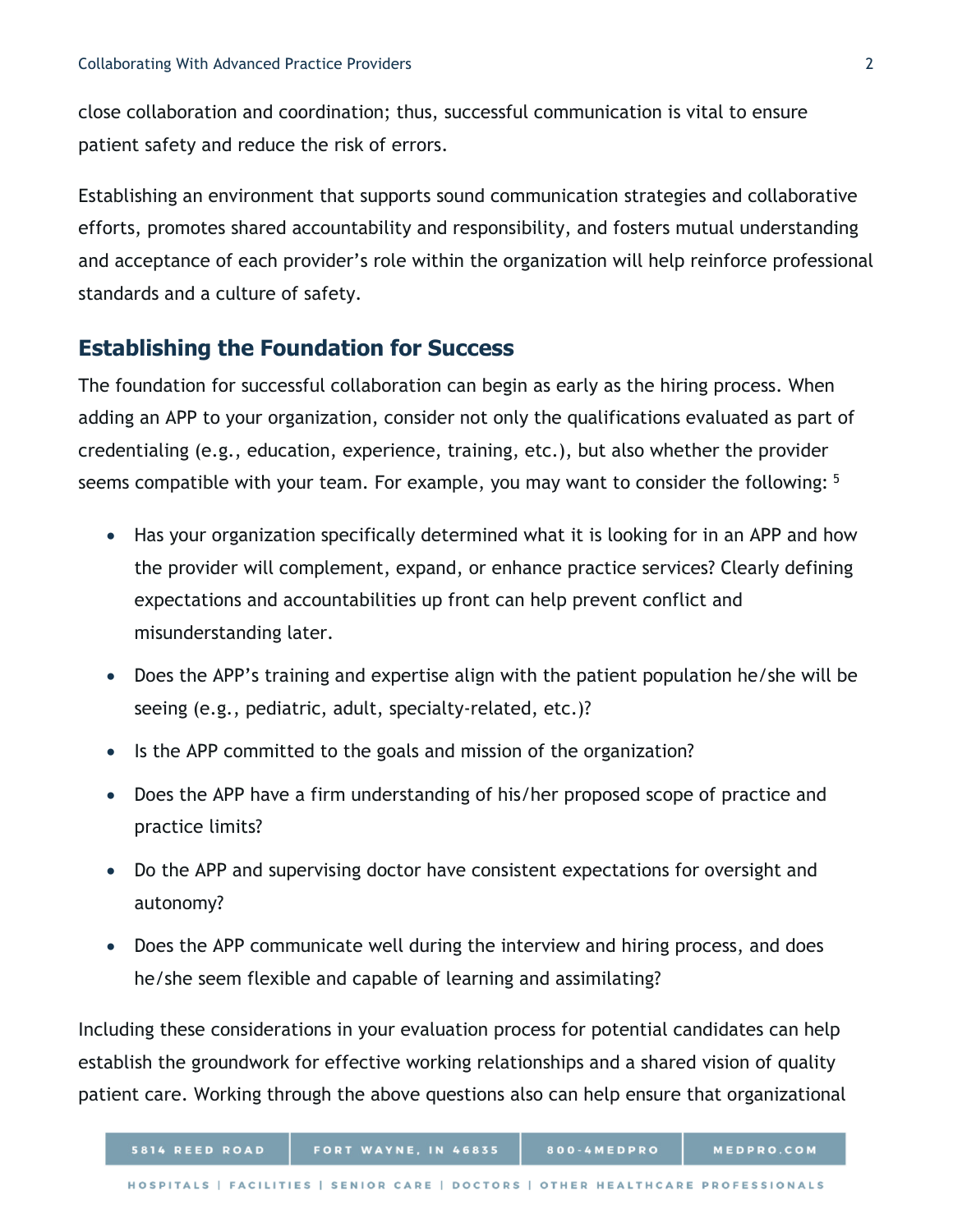leadership has thoroughly considered the nature of the APP's role and the dynamics of having multiple provider types on staff.

## **Creating a Collaborative Environment**

The potential for miscommunication in team-based care is significant. CRICO Strategies 2015 analysis of communication failures in malpractice claims showed that communication errors

among providers occurred in more than half of the claims. Further, the report explains that the problem is not "exclusive to communication that is misspoken or misunderstood: errors often occur because information is unrecorded, misdirected, never received, never retrieved, or ignored."[6](#page-6-5)

Thus, the crux of the doctor–APP relationship rests on the ability of both practitioners to clearly understand roles and expectations, to participate in open and respectful dialogue, and to identify effective information sharing techniques and communication pathways.

To proactively address communication risks, healthcare organizations can establish reliable

#### **Examples of Communication Failures**

Communication failures that might occur in collaborative care include:

- Inadequate communication about a patient's condition
- Poor written communication, such as instructions and information in patient records
- Failure to, or delay in, seeking consultations
- Failure to share critical information, such as test results

and efficient communication processes that take into account key risk areas, such as documentation and patient handoffs.[7](#page-6-6) Doctors, APPs, and other staff members should be active participants in these processes, and all individuals on the team should have a clear understanding of each member's role and responsibilities for patient care and other practice functions.

Additionally, as part of a culture of safety, organizations should promote a nonhostile, nonpunitive environment in which APPs are valued and respected members of the team who are encouraged to provide input and suggestions and raise safety concerns. Failure to do so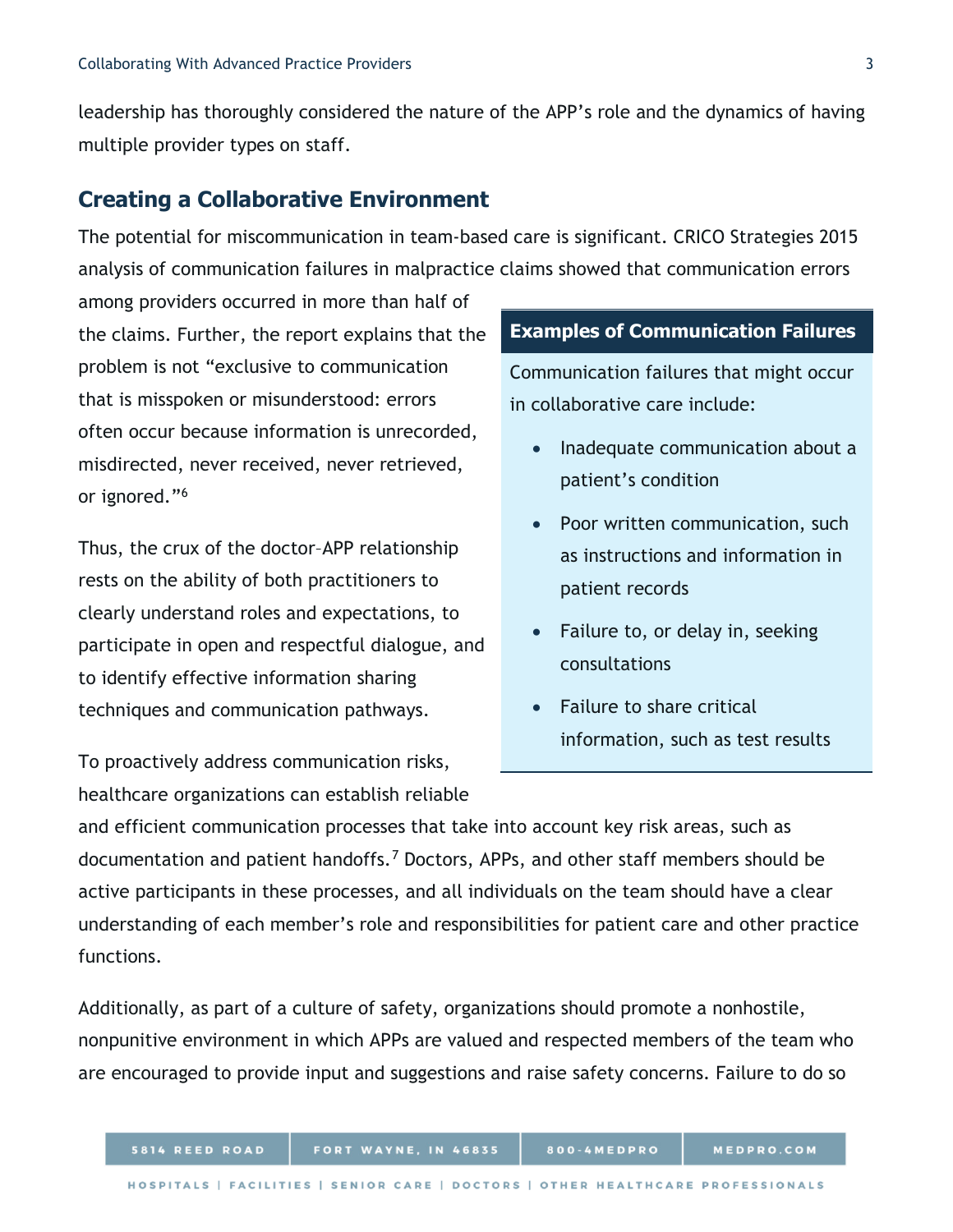can stifle communication, which in turn can jeopardize patient safety and increase liability risk. Organizational culture should empower APPs to ask questions, request consultations with their supervising doctors,

contribute to conversations about patient management and care issues, and proactively participate in the organization's knowledge network.

Equally important is the need for doctors to commit to providing regular consultation time, reliable contact



In team-based care, it's important that we all work together, and that we have clear handoffs and clear communication. With a high-functioning team, everyone brings strengths to the dynamic, and recognizing those strengths is essential.

— Deanna Willis, MD, MBA, FAAFP, FNAP MedPro Group Advisory Board

information, and timely responses to APPs' questions or concerns. For both doctors and APPs, it is essential to "recognize the collaborative nature of the relationship and eliminate any apprehension.["8](#page-6-7)

When evaluating doctor–APP interactions within your organization, MedPro's checklist *Effective Communication Between [Doctors and Advanced Practice Providers](https://www.medpro.com/documents/10502/2899801/Checklist_Effective+Communication.pdf)* can help identify best practices already in place and as well as areas for improvement.

## **Supporting Advanced Practice Providers Through Training and Education**

Although educational programs provide the basis for clinical knowledge and skills, APPs — like other practitioners and staff members — will require further training from the organizations that employ them, as well as opportunities for ongoing education and professional development.

One important consideration is the time and commitment required to incorporate an APP into the organization. Each practice setting is different, and the specific nuances and characteristics of an organization can be learned only through on-the-job experience. Being realistic about the time it will take for an APP to learn organizational policy and fully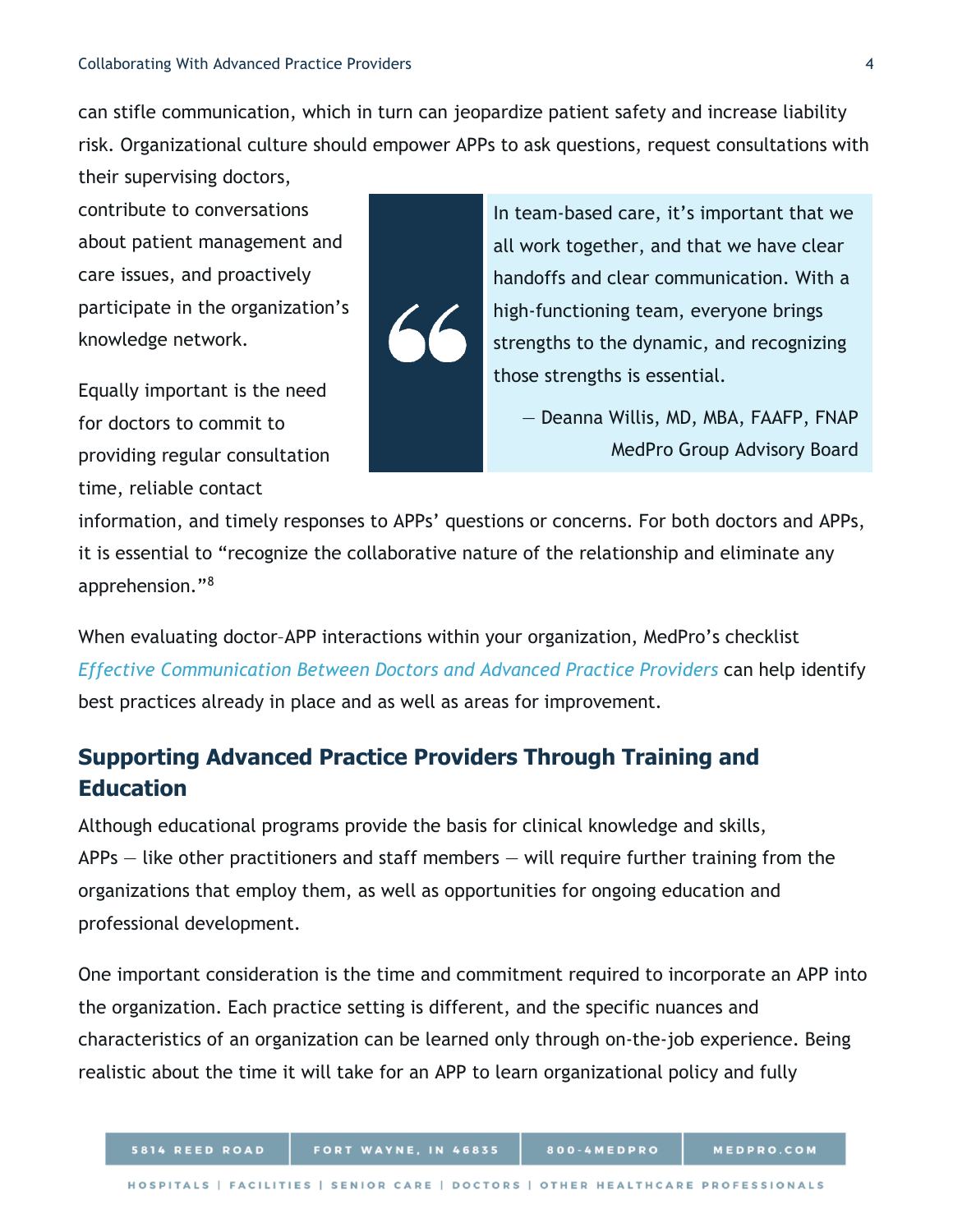acclimate to the position is important, and creating a supportive and collaborative environment  $-$  as discussed previously  $-$  will facilitate the integration process.

Organizations should have formal orientation programs for APPs (as well as other new hires) that introduce and provide details about policies, procedures, and operations  $-$  as well as expectations for collaboration and communication. Similarly, APPs should be included in routine trainings and educational opportunities, such as training for new technologies, corporate compliance, and safety.

Organizations also might want to consider mentorship opportunities for APPs as a tool to "foster collaborative, consistent practice and promote education between providers."[9](#page-6-8) Mentors can answer questions about organizational policies and guidelines, provide feedback about standards of care, and offer advice about patient treatment and management issues. Organizations considering this type of training should develop mentorship programs that specify eligibility, duration, and expectations for the mentor and mentee.

## **Involving the Team**

The importance of effective communication between doctors and APPs cannot be overstated; yet, including APPs as part of the organization's broad communication network is equally important to ensure they are not isolated from communication channels and feedback mechanisms.

Having routine meetings with all practitioners who are part of the care team can help address the issue of isolation. APPs should be present at these gatherings and encouraged to provide insight, offer suggestions, make recommendations, and ask questions.

## **Keeping APPs Informed**

Make an effort to ensure APPs are include in routine communications, such as those related to:

- Staff meetings
- Training opportunities
- Performance reviews
- Practice updates
- Changes in policies and procedures or practice guidelines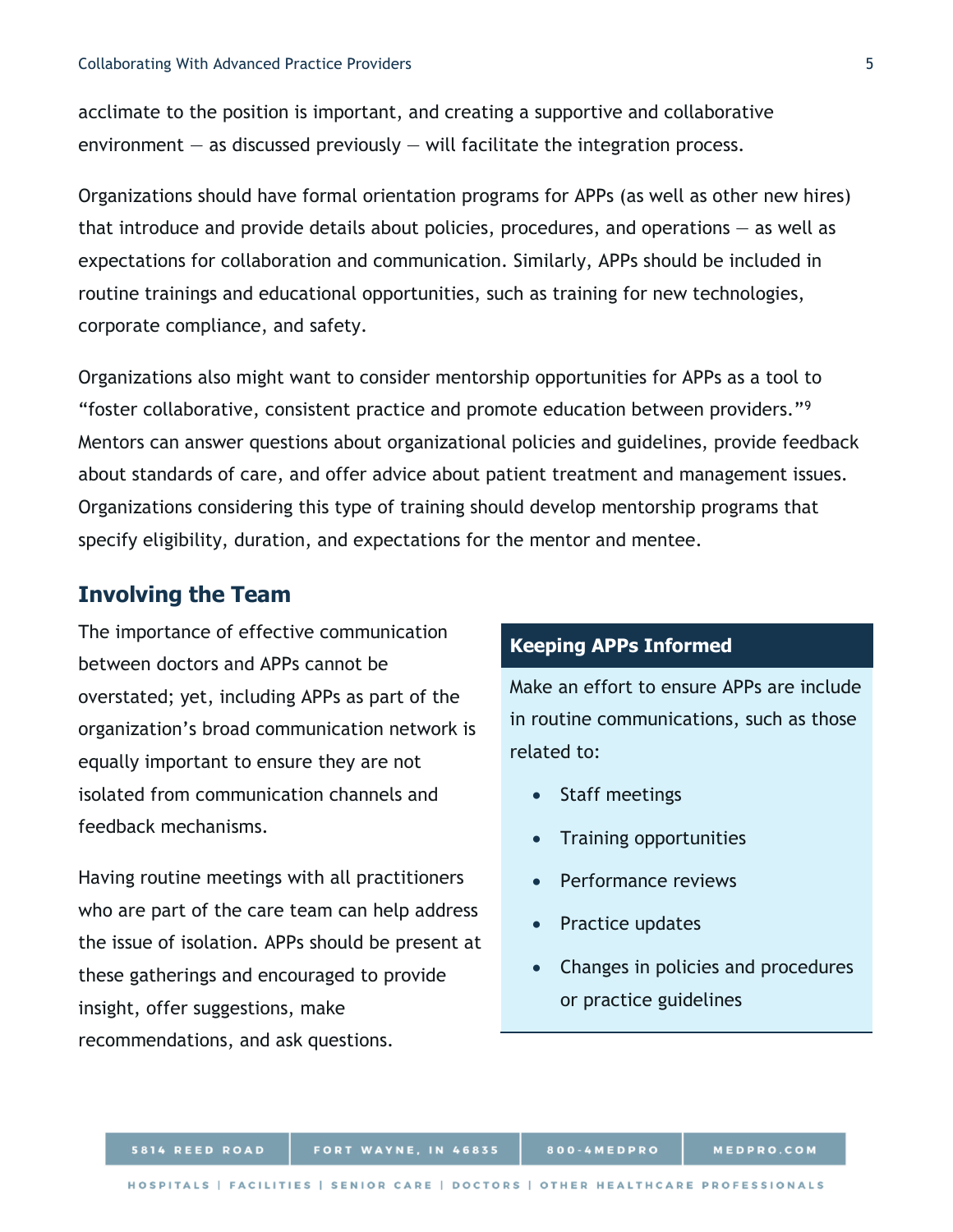In the busy clinical environment  $-$  and with an increasing emphasis on nonverbal electronic communication — routine "touch-base" meetings present an opportunity for practitioners to discuss patient care issues, share expertise, and offer advice and support. These types of meetings "strengthen the education of the staff, provide for cohesiveness within the provider group, and help ensure consistency in patient care."[10](#page-6-9)

Some organizations may choose to structure team meetings as open discussions about salient and current issues, while others may prefer formal presentations of research, case studies, or other relevant topics. Regardless of the format of team meetings, these gatherings and discussions will help reinforce collaboration and information sharing among team members.

#### **In Summary**

Improving communication among healthcare providers is a topic that has received its share of attention over the years. Yet, it continues to represent a serious risk management and patient safety concern and present challenges in all practice settings.

As healthcare continues shifting toward collaborative and team-based care, and as the number of APPs and their responsibilities continue to expand, the issue of communication becomes even more pressing. Doctors who work closely with APPs must consider the various ways in which they interact with and support these providers.

Taking proactive steps to address communication gaps and enhance information sharing through establishing clear expectations, creating a supportive and nonhostile environment, providing ongoing training, and offering opportunities for team discussion can help facilitate interactions among practitioners and enforce a strong culture of safety within your organization.

#### **Endnotes**

l

<sup>1</sup> CRICO Strategies. (2015). *Malpractice risks in communication failures: 2015 annual benchmarking report.* Retrieved from [www.rmf.harvard.edu/Malpractice-Data/Annual-Benchmark-Reports/Risks-in-Communication-](http://www.rmf.harvard.edu/Malpractice-Data/Annual-Benchmark-Reports/Risks-in-Communication-Failures)[Failures](http://www.rmf.harvard.edu/Malpractice-Data/Annual-Benchmark-Reports/Risks-in-Communication-Failures)

<sup>2</sup> MedPro Group closed, coded claims, 2008-2017.